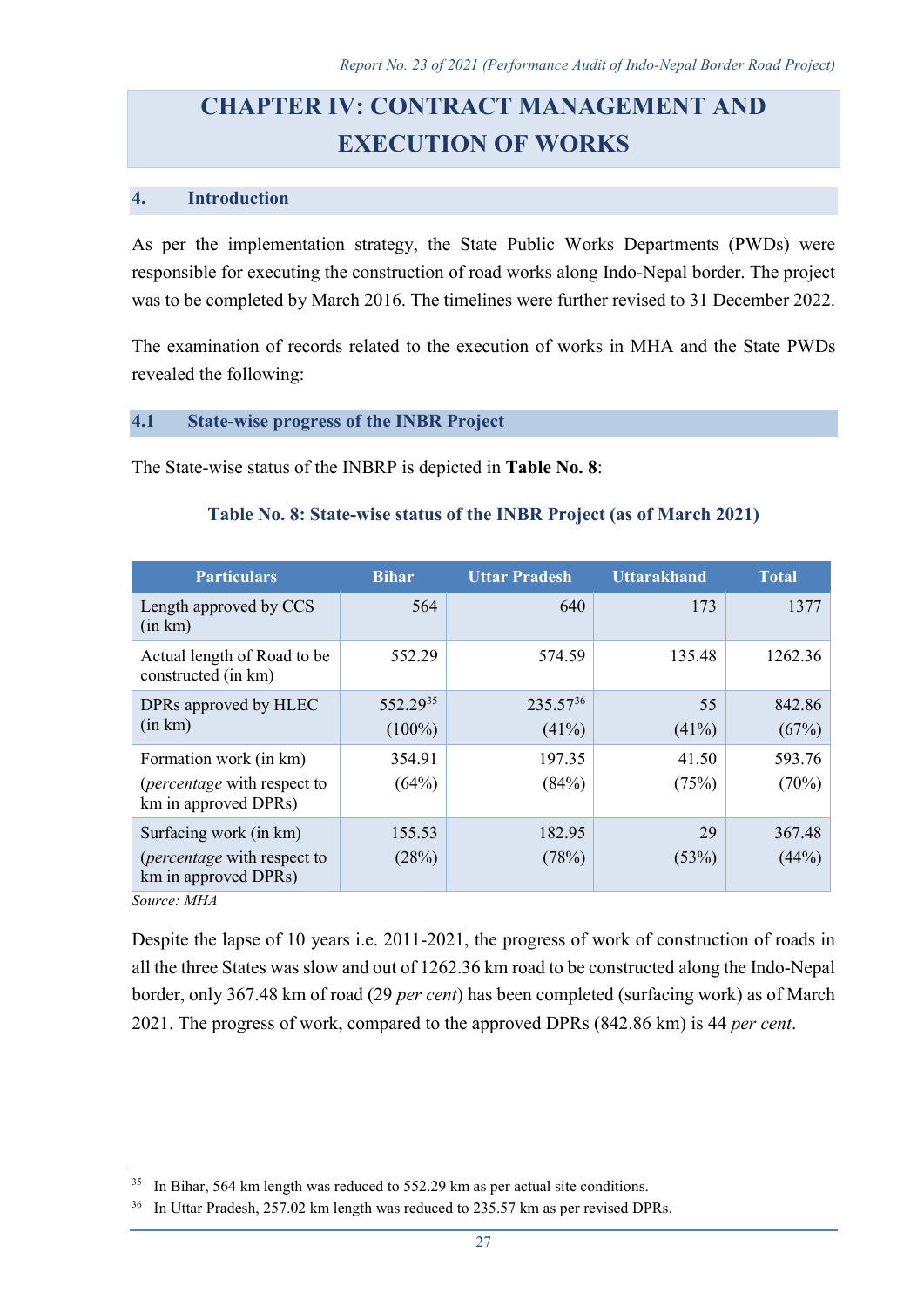

#### **Chart No. 7: Completion of road work**

*Source: MHA*

In **Bihar,** out of 15 stretches of 552.29 km, the formation work of 354.91 km and surfacing work of 155.53 km has been completed as of March 2021. While in two stretches (24.20 km) construction work has been completed, in 11 stretches (454.89 km) the work was under progress and in the remaining two stretches of 73.20 km, the work was retendered and yet to be awarded by the executing agency. **(Annexure-6)**

In **Uttar Pradesh**, out of 12 stretches (235.57 km), the construction of road in eight stretches (97.36 km) has been completed. In the remaining four stretches (138.21 km), the work of construction of road was under progress. As of March 2021, the formation work of 197.35 km and surfacing work of 182.95 km has been completed. **(Annexure-7)**.

**In Uttarakhand**, out of two stretches (55 km), the construction in one stretch (12 km) has been completed. In the remaining stretch (43 km), the construction of road was in progress. As of March 2021, the formation work of 41.5 km and the surfacing work of 29 km of road have been completed.

MHA stated (December 2021) that the concerned Executing Agencies are being geared up from time to time to complete the construction work within the time frame i.e. by December 2022.

Given the current pace of progress, Audit is of the view that the task of development of roads of operational and strategic significance in areas along the Indo- Nepal border within the revised timelines (December 2022) appears to be challenging.

# **4.2 Contract Management**

Public contracting should be conducted in a transparent manner to ensure fair competition, with no scope for arbitrariness in the system. Audit examined the records of construction contracts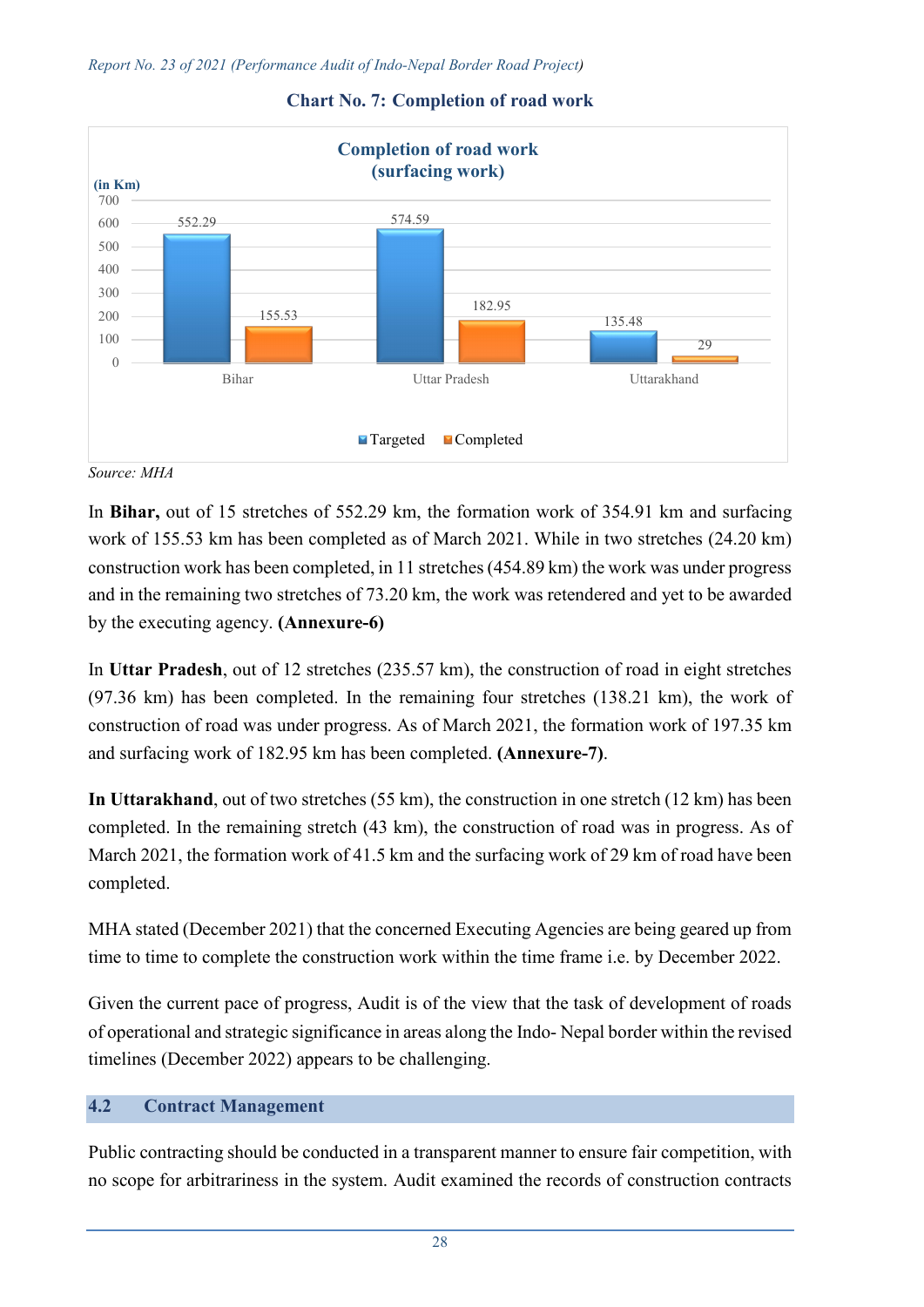entered into by State executing agencies. The deficiencies in the contract management are discussed below.

## **4.2.1 Improper tendering process**

**Uttarakhand:** As per clause 13.1 of the Uttarakhand Procurement Rule (UPR) 2008, as amended from time to time, procurement of goods/works of estimated value of ₹ 25 lakh and above should be through invitation of tender. Further, sub clause V of the UPR envisages that the minimum time to be allowed for submission of bids should be three weeks from the date of publication of the tender notice or availability of the bidding document for sale, whichever is later.

Audit observed that in contravention of the above provisions, during tendering (01 October 2011) for improvement and strengthening of the road stretch from 0 to 12 km of the projected road, the PWD Division prescribed only 11 days as against 21 days for sale and submission of bids by the aspirants/bidders<sup>[37](#page-2-0)</sup>. Further, due to termination (7 December 2013) of the earlier bond, the Division floated a tender (29 September 2014) for the rest of the work for the same stretch of the projected road, wherein only 12 days were given for submitting bids as against prescribed 21 days<sup>38</sup>.

The SGoU stated (March 2019) that in both cases, the action was taken after appropriate circulation of tender notice. Ministry endorsed (August 2021) the views of the SGoU. The reply is not acceptable as only 11 and 12 days were given for submission of bids as against the prescribed 21 days.

# **4.2.2 Invitation and opening of bids before according Technical Sanction and delay in execution of contract bonds**

**Uttar Pradesh:** As per UPPWD order (September 1999), Notice Inviting Tender (NIT) should not be issued without obtaining technical sanction (TS) from the competent authority. Further, Engineer-in-Charge (E-in-C) directed (April 2004) that NITs should not be published without finalisation of Bill of Quantities (BOQ). E-in-C (UPPWD) order (December 2005) also provides for execution of the contract bond within 52 days from the date of NIT.

Audit scrutiny revealed that in 11 out of 13 contracts, NITs were invited by UPPWD 34 to 162 days prior to technical sanction by the Competent Authorities and financial bids were also opened up to 59 days prior to the dates of technical sanction. In nine out of 11 NITs, contract bonds were executed 18 to 146 days beyond the stipulated period of 52 days. Thus, there was

 $\overline{a}$ 

<span id="page-2-0"></span><sup>&</sup>lt;sup>37</sup> Against which four bids were received.

<span id="page-2-1"></span>Against which only three bids were received.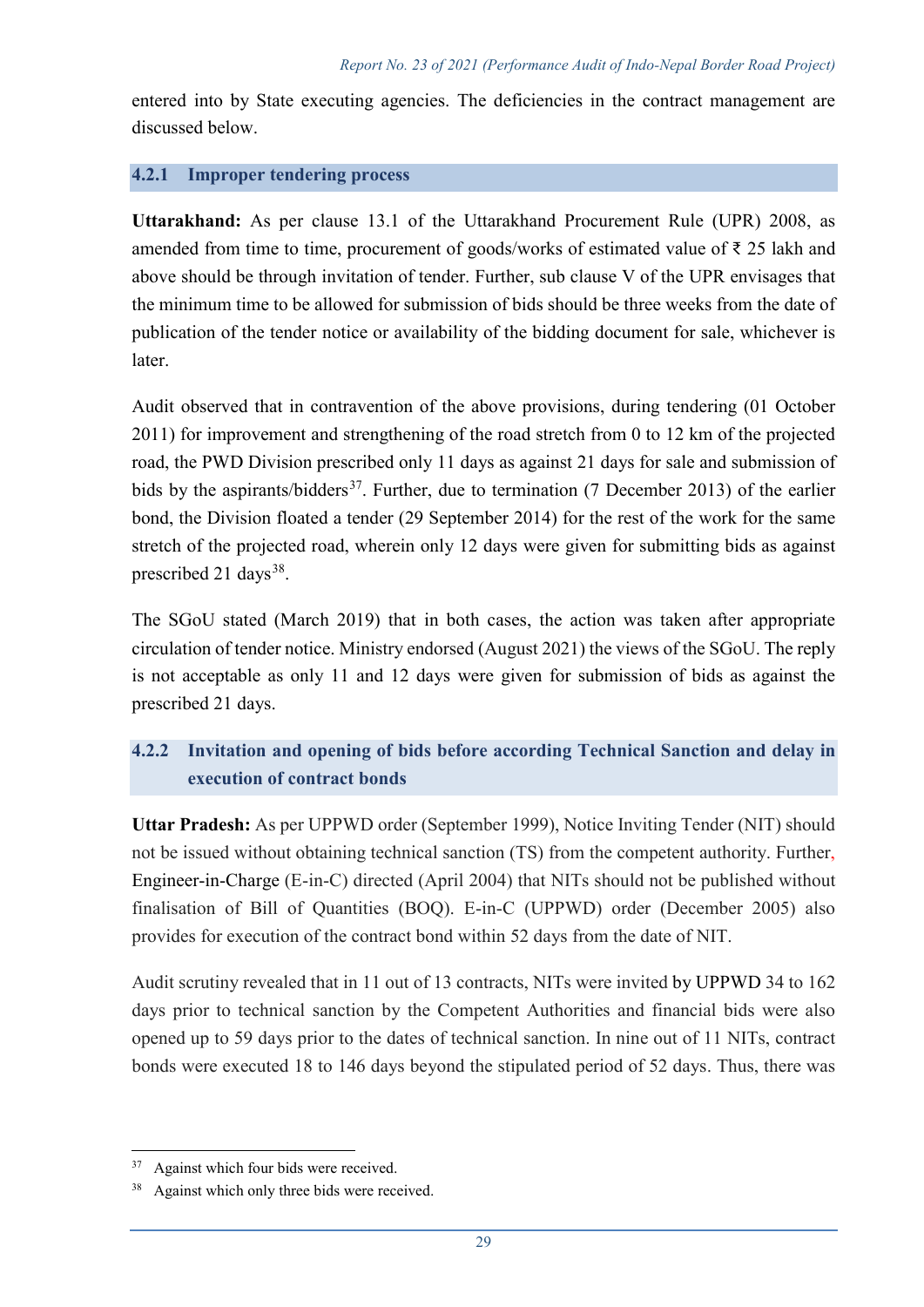no justification for inviting tenders and opening of financial bids prior to technical sanctions **(Annexure-8)**.

Further scrutiny revealed that bids of successful bidders were higher than the estimated cost ranging between 12.15 *per cent* and 49.20 *per cent*. Therefore, to bring the contract within the approved estimated cost (TS), UPPWD reduced the BOQ although the contracts were executed for the entire length of road as mentioned in NITs. However, with the reduced BOQ, construction of 53.71 km road (22 *per cent*) was not possible<sup>39</sup>.

SGoUP replied (January 2020) that in order to save time, bids were invited before TS and TS was accorded prior to the commencement of work as per the provision of FHB Volume-VI. The scope of work remained as sanctioned. It was further stated that bids of higher rates than the rates mentioned in the BOQ were accepted as retendering for the bids would have resulted in further escalation of rates. Hence, in the Government's interest it was decided to negotiate with the lowest bidder to obtain the minimum cost. Ministry endorsed (August 2021) the views of the SGoUP.

The reply was not acceptable as the invitation and opening of bids before TS violated the UPPWD order of 1999. Further, the reduction of BOQ after opening of bid was against the principal of transparency in contract management. This also led to lesser length as compared to the sanctioned length being taken up for construction. Further, the contention that rejection of bids and going for re-tendering could have resulted in higher rates was entirely based on assumption since the process of re-tendering could have also yielded lower rates also.

# **4.2.3 Non-evaluation of bidding capacity and irregular award of contract.**

**Bihar**: As per Rule 158A of the Bihar Public Works Division code, in order to avoid the participation of unqualified tenderers and later rejection on capability grounds, a two-bid/envelop system, technical and financial, should be used. In the bid, the intending participants would be shortlisted based on the criteria of personnel, equipment and financial capabilities as per the requirement of the work specified in the tender notice. Further, as per the special condition of contracts of Standard Bidding Document, copies of evidence showing ownership/lease agreement of Tools & Plants (T&P) with the date of manufacturing and evidence of the technical personnel to be engaged in executing work and their employment must be uploaded/attached with the technical bid. The agreement was to be executed only after verification of original papers of the tools and plants and key personnel.

<span id="page-3-0"></span> $\overline{a}$ <sup>39</sup> Computed on proportionate basis of quantity of BC/PQC works as per NIT and as per BOQ of the contract bonds.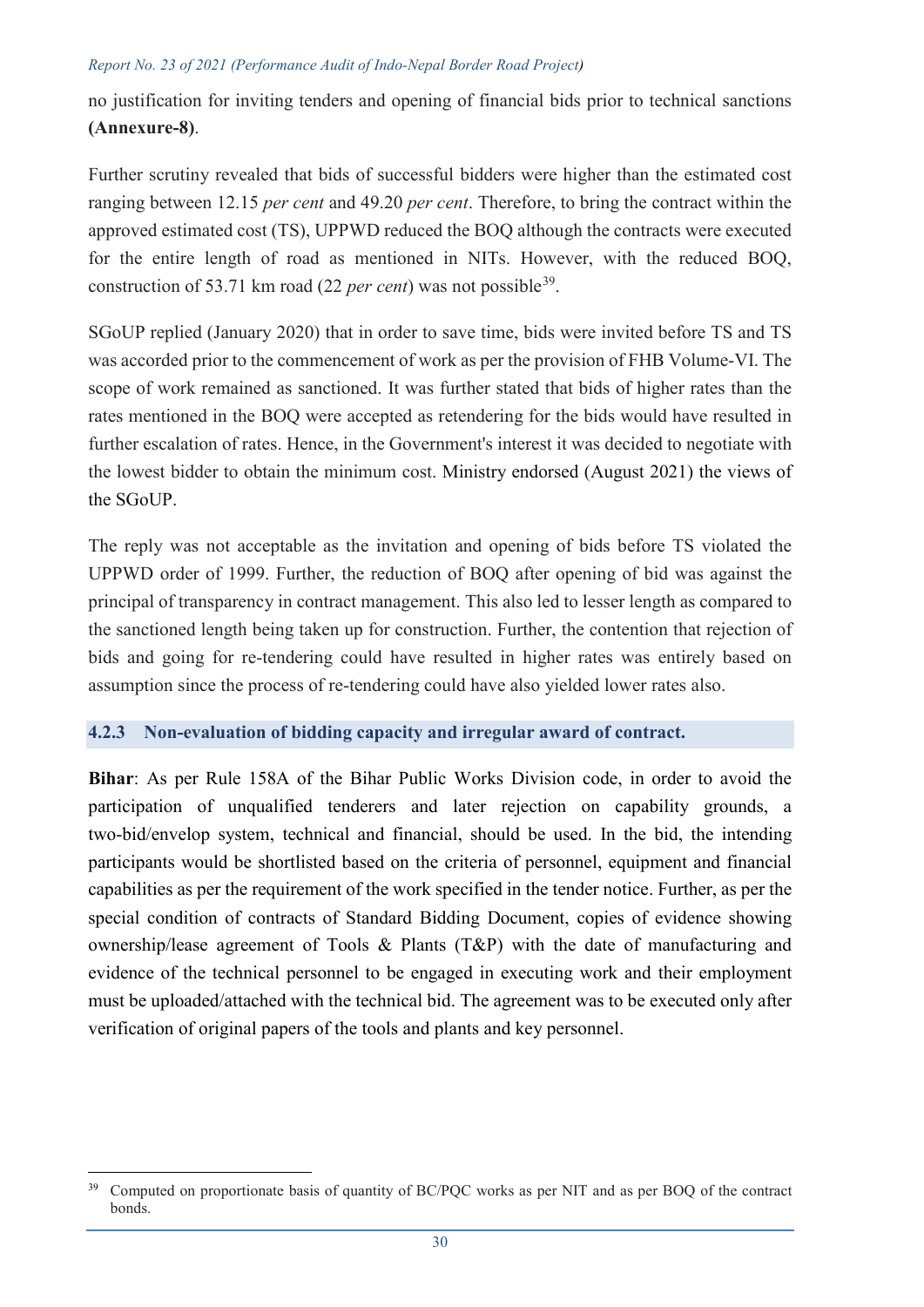Audit observed that contractor M/s JKM Infra had qualified in three groups separately which included seven<sup>[40](#page-4-0)</sup> out of 15 stretches spread across four districts. M/s JKM Infra had submitted the same bidding document with same T&P and key personnel separately for each group.

It was further observed that the work in the stretch of Madanpur to Dhutaha (111.098 km) was initially awarded to M/s NKC in January 2013. However, the work remained incomplete after an expenditure of ₹ 6.47 crore (2.2 *per cent* of the agreement amount), as the work was stopped by the contractor in 2015 due to non-provision of encumbrance free land by the RCD.

RCD issued fresh Notice Inviting Tender (NIT) in January 2019 without closing the agreement with M/s NKC and split the work in four packages. Two out of four packages were awarded to M/s Ujjain Engicon. Besides, the contractor M/s Ujjain Engicon had also been awarded the work of road maintenance contract in the West Champaran District. The contractor was required to submit details of the availability of T&P for each group separately; however, documents of the same T&P and technical personnel were submitted in every group. This proved that though the contractor had limited T&P and technical manpower to execute the work, the Department Technical Bid Evaluation Committee did not consider it while qualifying M/s JKM and M/s Ujjain Engicon in the technical bid. Resultantly, work awarded to M/s JKM suffered and remained incomplete. Non-availability of T&P and Technical personnel was confirmed during the departmental inspection (November 2015) also. The progress of work of M/s Ujjain Engicon was far behind the work schedule approved by the EE, RCD, Bettiah.

The SGoB (July 2019) replied that by furnishing an affidavit, contractors assured that being the lowest bidder in more than one package, they would resort to new recruitment for arranging the required manpower. Regarding non-availability of tools and plants during the inspection of authority, it was stated that later it was rectified by the contractors. Ministry endorsed (August 2021) the views of the SGoB.

The reply corroborated the audit observation that the contractors did not have sufficient manpower and tools and plant at the time of bidding. Besides, no evidence was available on record regarding either new recruitment by the contractor or rectification of insufficient tools and plants.

# **4.2.4 Apparent manipulation in the financial bid relating to DPR**

# **(i) Overwriting in bid value**

Para 18.2 of Instruction to Bidders (ITB) of special condition of contract states that all pages of the bid where amendment has been made should be initialed by the person(s) signing the bid and a certificate of correction must be given by the employer. Further, Paragraph 18.3 of the ITB of Standard Bidding Document (SBD) provides that there should be no addition and

 $\overline{a}$ 

<span id="page-4-0"></span><sup>40 47</sup> *per cent* of the total length of road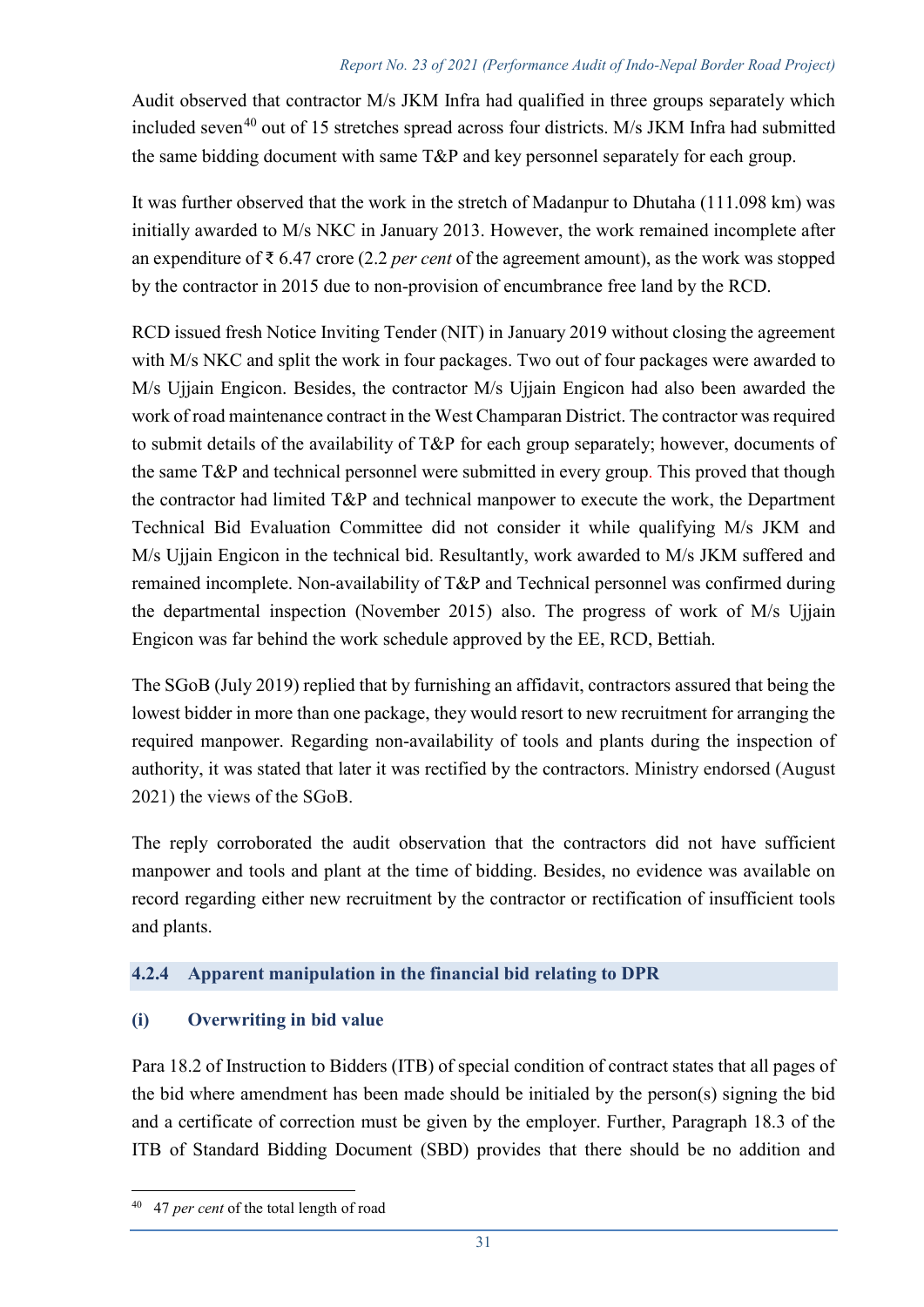alteration in the financial bid except those to comply with the instruction of the employer, or as necessary to correct errors made by the bidders. In that case, such corrections shall be initiated by the person(s) signing the bid.

The work for the preparation of DPR was entrusted to Bihar State Road Development Corporation Limited (BSRDCL) (September 2010). Quotations were invited (December 2010) from the empanelled Consultants. Scrutiny of records disclosed that the financial bid was opened before a Committee<sup>[41](#page-5-0)</sup> on 28 December 2010. As per the comparative statement of the financial bid, M/s ICEAP, New Delhi, was the lowest bidder and quoted the lowest price of ₹ 96,557 per km.

Audit noted that the rate was altered (date not entered by bidder) from  $\bar{\zeta}$  77,144 per km to ₹ 96,557 per km. No certificate of correction was put by the employer on the pages where alteration was done. Justification for alteration of the rate was also not available on record in the form of employer's instruction to make the alteration.

## **(ii) Post tender negotiation**

As per CVC Guidelines (January 2010), post tender negotiation with L-1 *i.e.* the lowest bidder could often be a source of corruption. Therefore, it was directed that post tender negotiations with L1 should be done only in exceptional circumstances. Further, as per Rule 164 of BPWD Code, negotiation of rates should be done with the lowest tenderer only if the tender is considered to be too high.

Scrutiny disclosed that a decision was taken to hold rate negotiation with all the bidders including L-1 by the Rate Negotiation Committee<sup>[42](#page-5-1)</sup> (Committee) of BSRDCL. In the rate negotiation held on 29.12.2010, the Committee negotiated the rate with all the bidders and took their consent to execute the work at the flat rate of ₹ 94,500 per km. Accordingly, the Committee decided to distribute the entire stretches of  $564.16$  km among all the five bidders<sup>[43](#page-5-2)</sup>.

Thus, the rate was first raised through overwriting and brought down through rate negotiation with all the bidders as against the codal provision which appears to be a case of rate manipulation. The overall inflated cost of DPR preparation for 564.16 km of the road was ₹ 97.92 lakh<sup>[44](#page-5-3)</sup>. Against the agreement value of ₹ 5.13 crore, the Consultants were paid ₹ 4.80 crore towards the preparation of DPR.

<span id="page-5-0"></span> $\overline{a}$ <sup>41</sup> Chief General Manager (Chairman), General Manager (Member), Three Deputy General Managers (Members) and Chief Accounts Officer (Member).

<span id="page-5-1"></span><sup>&</sup>lt;sup>42</sup> Chief General Manager (Chairman), General Manager (Member), Three Deputy General Manager (Members) and Chief Accounts Officer (Member)

<span id="page-5-2"></span><sup>43</sup> S. N. Bhobe-113 km, VKS Infratech-113 km, Caritas-113 km, CETEST-113 km and ICEAP-113 km

<span id="page-5-3"></span><sup>44 (</sup>₹ 94,500 – ₹ 77,144) X 564.16 km = ₹ 97,91,560.96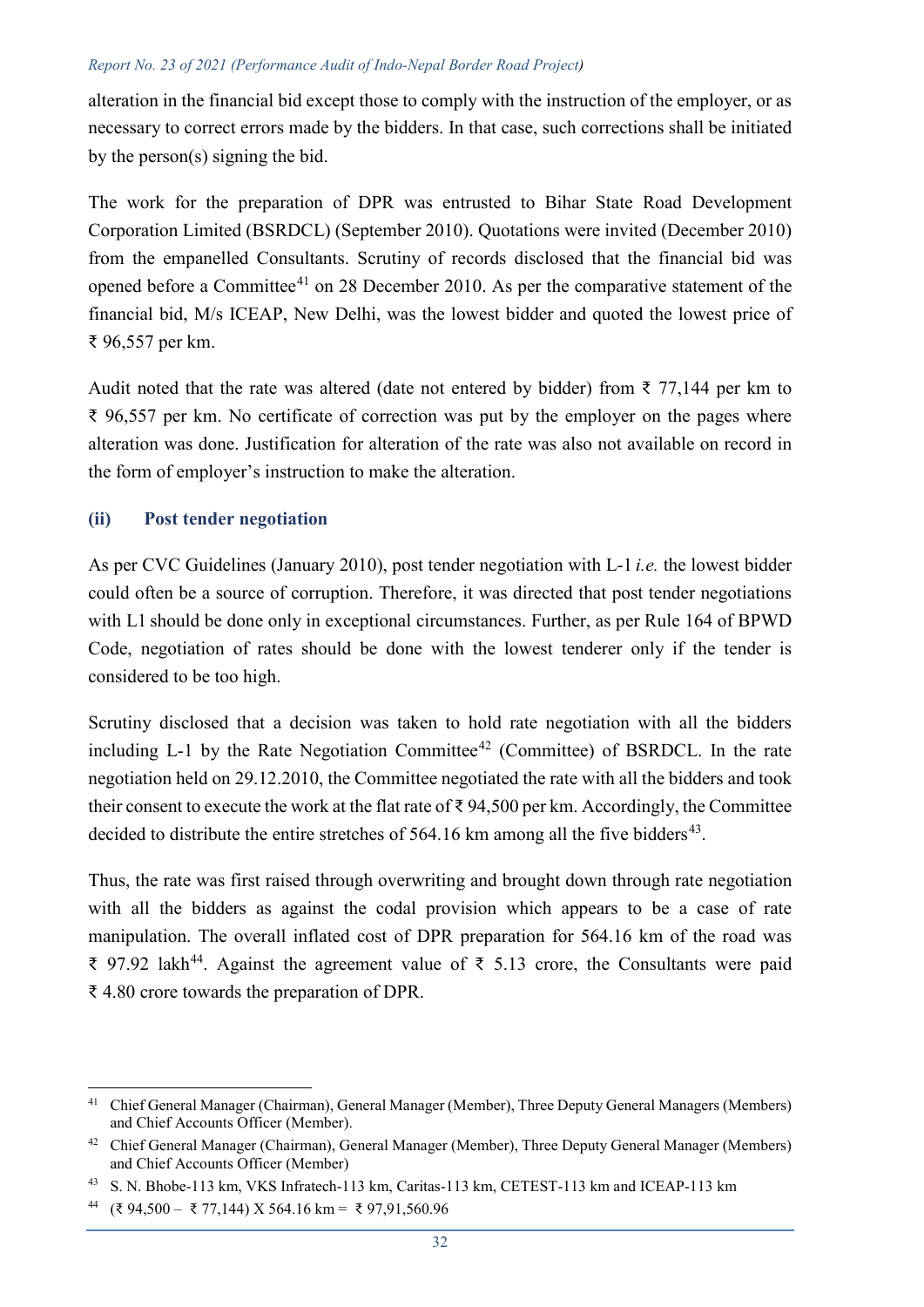SGoB replied (July 2019) that the rate quoted by the agency was higher than the normal rate. Hence, the Committee decided to negotiate the rate with all the bidders. Regarding overwriting in financial bid (quotation), it stated that as per RFP clause 2.6.1, financial proposal should contain no overwriting, except as necessary and made by the Consultant themselves and it must be initialed by the person signing the proposal.

The fact, however, remained that the Department had not fixed any normal rate. In normal parlance of contract, normal/reserve price needs to be discovered, but Audit did not find any such process in records. Besides, Rule 164 of the BPWD Code was also not complied with. Certificate of correction was not put by the employer on the pages where alterations were done. Also, the justification for the alteration of the rate was not on record.

# **4.3 Award of work without availability of encumbrance free Land**

As already pointed out in paragraph 2.4, in all the three States, the works for construction of roads were awarded without ensuring acquisition of land and forest clearance. This resulted in time overrun in the projects as discussed below.

**Bihar:** The project of 552.29 km of roads was divided into 15 stretches, out of which, 191.06 km of road was said to be available for upgradation. However, after the alignment change (April 2011), the actual land available was sufficient for road length of only 51.25 km (nine *per cent*) for upgradation, while land for the rest of 501.04 km (91 *per cent*) was to be acquired. Despite unavailability of land, RCD gave the contract for construction of road for the entire stretch of 552.29 km (March 2013). Resultantly, work could not progress, and the contractors refused to work due to unavailability of land. The contractors in nine stretches (372.93 km) had stopped work (2015) while in one stretch (24.05 km) the work was rescinded (September 2017). Nine stretches (372.93 km) were affected by arbitration/tribunal cases, while in the ten stretches put together, only 30.40 km (eight *per cent*) of work was done as of March 2021.

In reply, Ministry endorsed (August 2021) the views of the SGoB, which stated that tenders were floated between July 2012 to December 2012. It was expected that within one year, land acquisition as per old Land Acquisition Act might be completed. Hence the work agreement was signed in between December 2012 and June 2013. However, the land acquisition could not happen due to farmer's agitation.

The reply was not acceptable as the tenders should have been floated only after completion of land acquisition.

**Uttar Pradesh:** UPPWD entered into 13 contracts for execution of work (12 between May 2013-July 2015 and one in February 2018) though the land was not acquired. Audit observed that just one month prior to taking up of the construction work in May 2013, a consultancy firm was engaged for survey work (identification of land, consent from land owners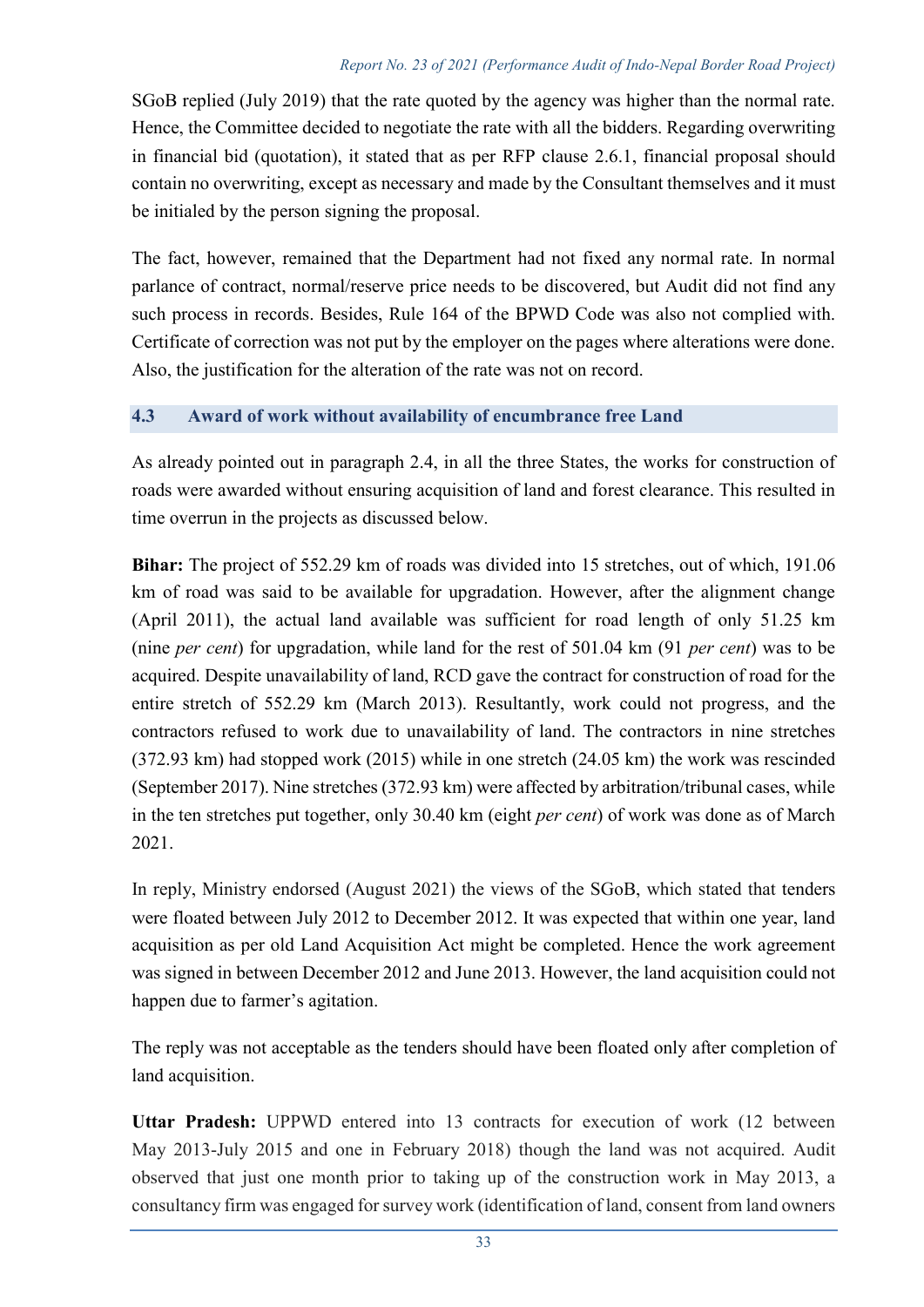and getting registry done in the name of the State Government) and preparation of micro-plan for land acquisition. This indicates that even preparatory work relating to land acquisition was not completed and there was no scope for construction of work, the contracts were executed in anticipation of land acquisition.

Audit observed that at the time of execution of the contract, out of 12 works  $(13 \text{ contracts})^{45}$  $(13 \text{ contracts})^{45}$  $(13 \text{ contracts})^{45}$ , in six works no land was available whereas in five works two to 37 *per cent* land was available and only in one work 100 *per cent* land was available.

Audit noted that the construction of roads in eight stretches (97.36 km) had been completed after a delay ranging between 23 and 69 months from the target date of completion. In remaining four stretches (138.21 km), the construction of roads had not been completed despite lapse of 56 to 69 months from the stipulated date of completion **(Annexure-9)**.

In reply, the SGoUP stated (January 2020) that agreements were made keeping in view that some portion of the packages include government land where no land acquisition was required and construction and land acquisition process may proceed simultaneously. Land acquisition process was held up due to amendment in Land Acquisition Act (2013). Ministry endorsed (August 2021) the views of the SGoUP.

Audit noted that the agreements made without land resulted in not only time and cost overruns but also undue favor to the contractors as they were paid interest-free advances aggregating ₹ 84.85 crore as discussed in para 3.1.6 which were tied to progress of construction even though the land was not available.

**Uttarakhand:** The State PWD entered into (November 2011) an agreement with the contractor for improvement and strengthening of the road from zero to 12 km for  $\bar{\tau}$  9.10 crore without obtaining forest clearance. As per agreement, the scheduled dates for start and completion of the work were 16 November 2011 and 15 May 2013 respectively. The Forest Department stopped the work on 25 June 2012. The Division started the process of obtaining forest clearance in March 2012, which could only be obtained from Government of India in July 2015. Meanwhile, the contractor intimated (27 May 2013) that he was unable to work on the agreed rates as passage of time had led to an increase in rates and that he would work only on the current rates (rates prevalent in May 2013). On the request (October 2013) of the contractor, the Department cancelled (December 2013) the agreement<sup>[46](#page-7-1)</sup> and appointed an Arbitrator. The arbitration was awarded in favour of the contractor and the Department was directed to pay an amount of ₹ 1.32 crore along with interest. The matter was pursued in various Courts (District Court, High Court and Supreme Court), whose ruling was in favour of the contractor.

<span id="page-7-0"></span> $45\,$ 45 In *Bahraich*, road work was awarded in part to two contractors, hence, 13 contract bonds.

<span id="page-7-1"></span>Against the agreement value of ₹ 9.10 crore, work valuing ₹ 1.41 crore was executed by the contractor for which he was paid this amount.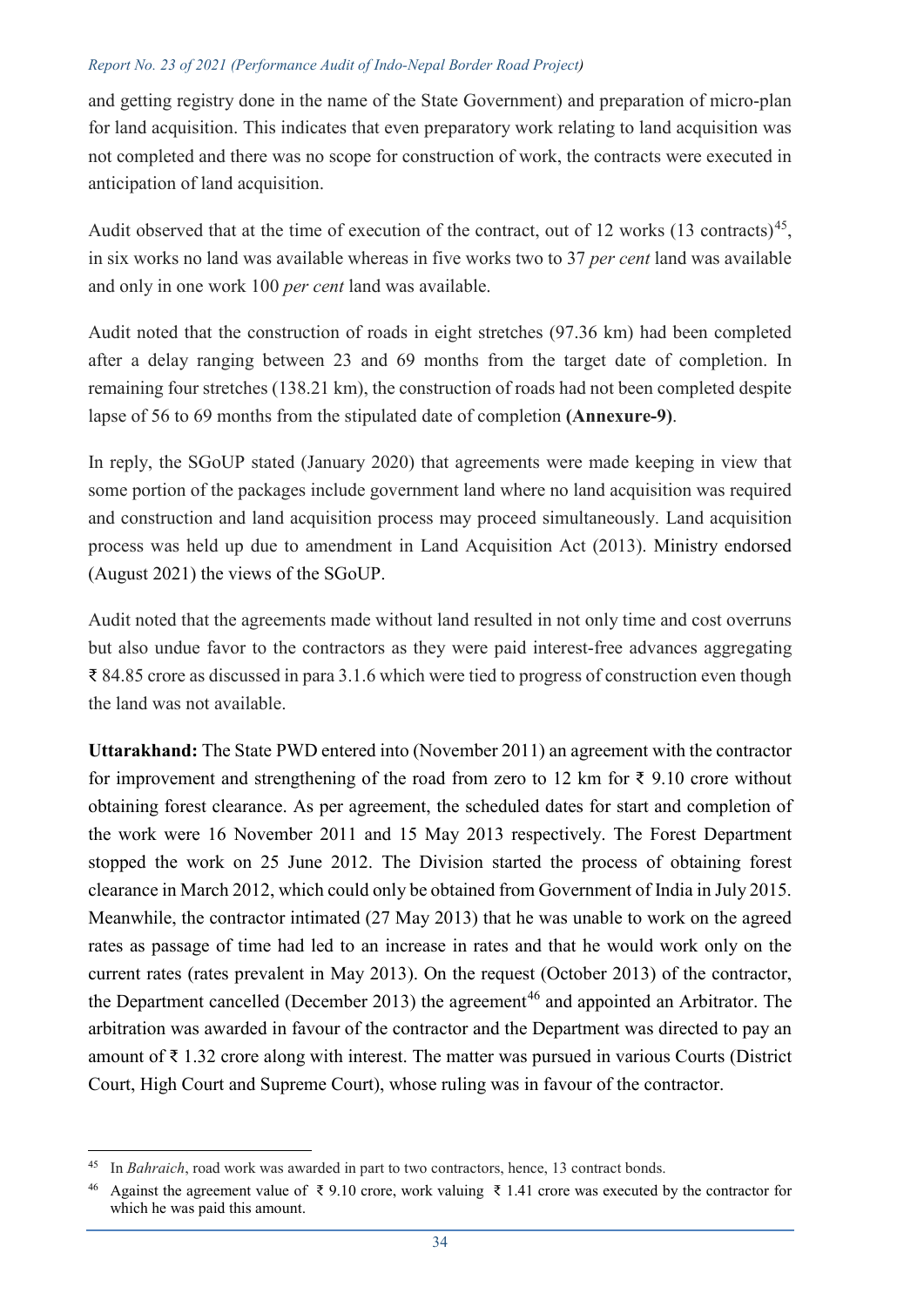In the meanwhile, in anticipation of the forest clearance, the Department again floated a tender for the remaining work in September 2014. An agreement for the said work was executed with another contractor (March 2015) for  $\bar{\tau}$  7.88 crore with the scheduled date of completion as 24 September 2016. The work was finally completed in June 2017 at a total cost of  $\bar{\xi}$  10.53 crore<sup>47</sup>.

Thus, failure of the State Government to provide clear site without encumbrance to the contractor resulted in time overrun (49 months) besides an extra burden of  $\bar{\tau}$  1.92 crore<sup>[48](#page-8-1)</sup>.

The SGoU stated (March 2019/March 2021) that the sanction of the forest land in respect of the existing motor road from 0 to 12 km was already received in 1987 and accordingly the bond was entered into and the work was awarded. Ministry endorsed (August 2021) the views of the SGoU.

The reply was not acceptable as the clearance obtained in 1987 was accorded by SGoUP and not by GoI. In fact, the agreement had to be terminated in absence of acquisition and clearance of forest land; and the Department had to acquire 3.8 hectare forest land at a cost of ₹ 0.74 crore to obtain (July 2015) forest clearances from GoI. Besides, the Department had also accepted in the Arbitration (December 2013) that the forest clearance had not been obtained and, therefore, it had to cancel the bond without levying any penalty on the contractor.

## **4.4 Other irregularities**

 $\overline{a}$ 

Audit noted some other irregularities in **Bihar** and **Uttar Pradesh** as tabulated below in **Table No. 9:**

| <b>Irregularities</b>                                                                               | <b>Audit observations</b>                                                                                                                                                                                                                                                                                                                                                                                                                                  |
|-----------------------------------------------------------------------------------------------------|------------------------------------------------------------------------------------------------------------------------------------------------------------------------------------------------------------------------------------------------------------------------------------------------------------------------------------------------------------------------------------------------------------------------------------------------------------|
| of<br>1. Non<br>recovery<br>difference of cost of<br><b>bulk</b><br>packed<br>and<br><b>bitumen</b> | In two works <sup>49</sup> (Bihar), 2545.56 MT bulk bitumen was used while as per<br>the provision of agreement (June 2013), packed bitumen (VG 30 and<br>CRBM 55) was to be used. This resulted in excess payment of<br>₹ 1.18 crore (December 2014 to January 2018). Despite that, recovery<br>of excess payment could not be made.<br>MHA endorsed (August 2021) the reply of SGoB in which it was stated<br>that the excess payment would be adjusted. |
| 2. Excess<br>payment on<br>claim against carriage<br>of earth                                       | In two stretches <sup>50</sup> of work (Bihar), initial sanctioned lead for carriage of<br>earth and subgrade was one km. During progress of work, the contractor<br>claimed extra carriage of five km due to non-availability of earth within<br>distance of one km in both the stretches. The Executive Engineer (EE),<br>after verification, forwarded the claim of contractors to the<br>Superintending Engineer (SE), Road Circle, Purnea.            |

## **Table No. 9: Other irregularities**

<span id="page-8-0"></span><sup>&</sup>lt;sup>47</sup> ₹ 10.53 crore = ₹ 1.41 crore first agreement + ₹ 9.12 crore second agreement.

<span id="page-8-1"></span><sup>&</sup>lt;sup>48</sup> The High Court awarded  $\bar{\xi}$  1.92 crore { $\bar{\xi}$  1.32 crore (Principal) +  $\bar{\xi}$  43.34 lakh (Interest) +  $\bar{\xi}$  15.85 lakh  $(GST)$ 

<span id="page-8-2"></span><sup>49</sup> *Kuari-Sikti* and *Dhaweli-Fatehpur* and for *Meerganj* to *Kuari* and *Sikti* to *Dhaweli*

<span id="page-8-3"></span>*<sup>50</sup> Refugee Colony* to *Meerganj* and *Meerganj* to *Kuari-Sikti* to *Dhaveli*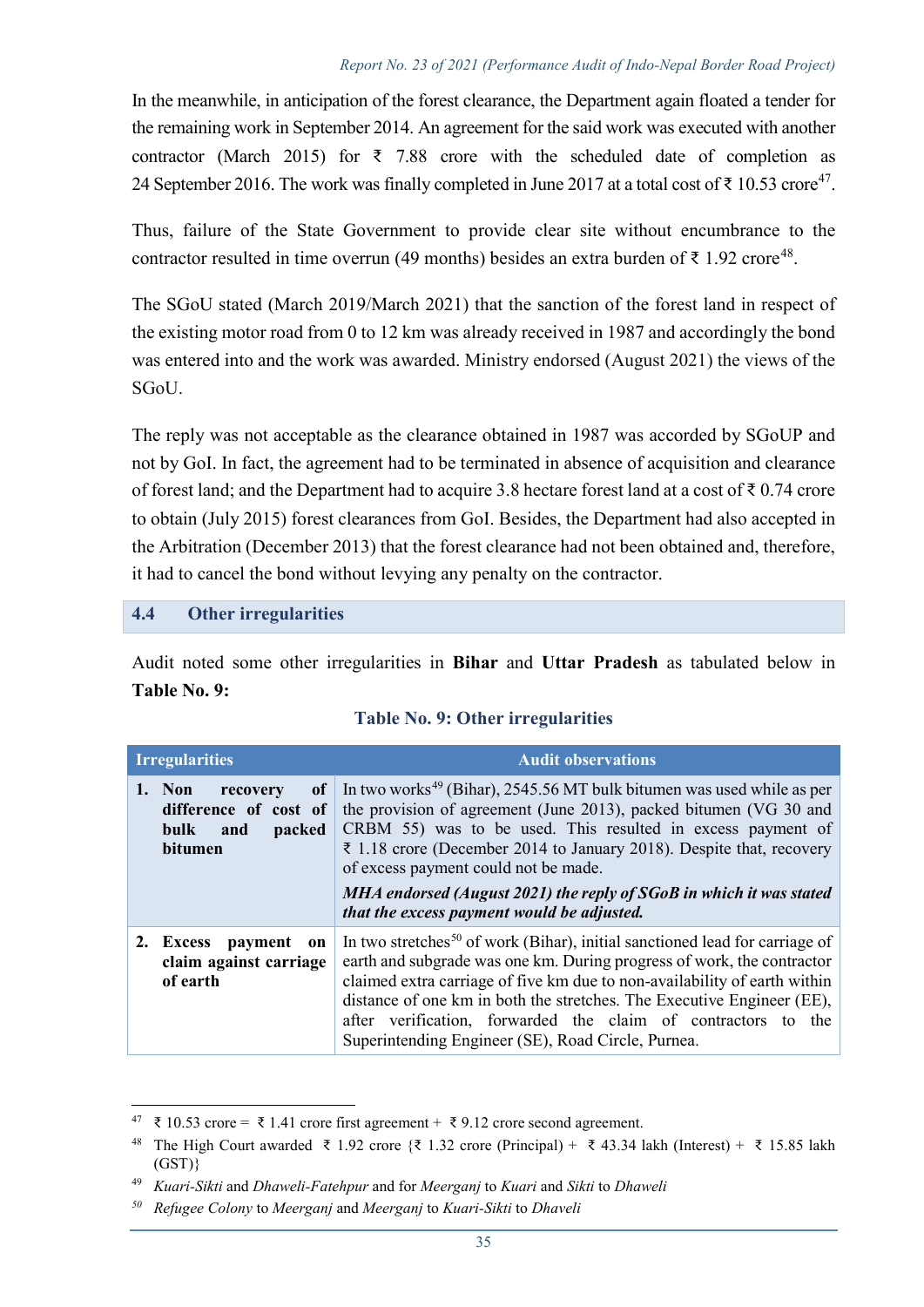| <b>Irregularities</b>                                          | <b>Audit observations</b>                                                                                                                                                                                                                                                                                                                                                                                                                                                                                                |
|----------------------------------------------------------------|--------------------------------------------------------------------------------------------------------------------------------------------------------------------------------------------------------------------------------------------------------------------------------------------------------------------------------------------------------------------------------------------------------------------------------------------------------------------------------------------------------------------------|
|                                                                | Accordingly, the SE sanctioned the extra carriage of five km<br>(August 2018) for the stretch <i>Refugee Colony</i> to Meerganj $\omega \ge 53.43$<br>per cum for earthwork as well as subgrade.                                                                                                                                                                                                                                                                                                                         |
|                                                                | For another stretch Meerganj to Kuari and Sikti to Dhaveli, the SE<br>sanctioned the extra carriage of three km $\omega \gtrsim 38.48$ /cum for 40 per cent<br>quantity (earthwork). For remaining 60 per cent quantity, extra carriage<br>of four km $@ \xi$ 68.24/cum was sanctioned. In case of subgrade, SE<br>sanctioned extra carriage of four km $\omega$ ₹ 59.51/cum (September 2016).<br>Further, during March 2019, the SE sanctioned additional carriage of                                                   |
|                                                                | four km in both the stretches for same chainage for earthwork as well as<br>subgrade. The rate was enhanced from earlier sanctioned rate of<br>₹ 53.43/cum to ₹ 110.09/cum in Refugee Colony to Meerganj stretch.                                                                                                                                                                                                                                                                                                        |
|                                                                | In the stretch Meerganj to Dhaveli, rate for earthwork was revised (from<br>earlier sanctioned $\bar{\tau}$ 38.48/cum for 40 per cent earthwork quantity and<br>₹ 68.24/cum for 60 per cent earthwork quantity) to ₹ 111.09/cum. In<br>case of subgrade, rate was revised from ₹ 59.51/cum to ₹ 120/cum.                                                                                                                                                                                                                 |
|                                                                | Thus, payment was made to contractors twice for the same quantity of<br>earthwork and subgrade. This resulted in double payment of $\bar{\tau}$ 8.96 crore<br>(₹ 4.67 crore to M/s ASIP & AMR and ₹ 4.29 crore to M/s Bhartiya<br>Infra projects Ltd).                                                                                                                                                                                                                                                                   |
|                                                                | MHA endorsed (August 2021) the reply of SGoB in which it was stated<br>that as per PWD code and SBD clause -12 Superintendent Engineer and<br>Chief Engineer are empowered to sanction extra carriage for<br>construction material if required to be used in any project. Payment is<br>made after proper sanction of claim by competent authority. SGoB<br>further added that in both cases the payment will be checked and ensured<br>that claims are settled on the basis of sanctioned revised estimate from<br>MHA. |
|                                                                | The reply is not acceptable as approval of competent authority cannot<br>justify the inadmissible double payment of carriage on same stretch.                                                                                                                                                                                                                                                                                                                                                                            |
| 3. Extra payment due to<br>non-deduction of<br>below BOQ value | The agency ASIP & AMR executed an agreement with EE, RCD Araria<br>(Bihar) to execute the work $\omega$ 9.65 per cent below BOQ (Bill of<br>Quantities) for stretch "Refugee Colony to Meerganj". Therefore, all the<br>payments were to be made after reducing the gross value of the bill by<br>$9.65$ per cent.                                                                                                                                                                                                       |
|                                                                | Scrutiny of records revealed that by not lowering the bill value by<br>9.65 per cent, the RCD had made payment aggregating $\bar{\xi}$ 21.19 crore<br>instead of $\bar{\xi}$ 19.14 crore as admissible under the agreement, resulting in<br>excess payment of $\bar{\xi}$ 2.05 crore to the contractor.                                                                                                                                                                                                                  |
|                                                                | MHA endorsed (August 2021) the reply of SGoB in which it was stated<br>that in calculation of escalation claim, the value of R is calculated after<br>deduction of 9.65 per cent below value of the BOQ. So there is no excess<br>payment involved. GST amount has also been calculated on the Gross<br>amount achieved after deduction of 9.65 per cent below value of the<br>BOQ. There is no over payment involved.                                                                                                   |
|                                                                | Excess payment made in the form of Claim 2, Claim 4, Claim 7 & Claim<br>8 is under process of recovery in the latest claim bill submitted by the<br>contractor and would be suitably adjusted.                                                                                                                                                                                                                                                                                                                           |
|                                                                | Reply is not tenable as calculation entered in the measurement book did<br>not support reply of SGoB.                                                                                                                                                                                                                                                                                                                                                                                                                    |